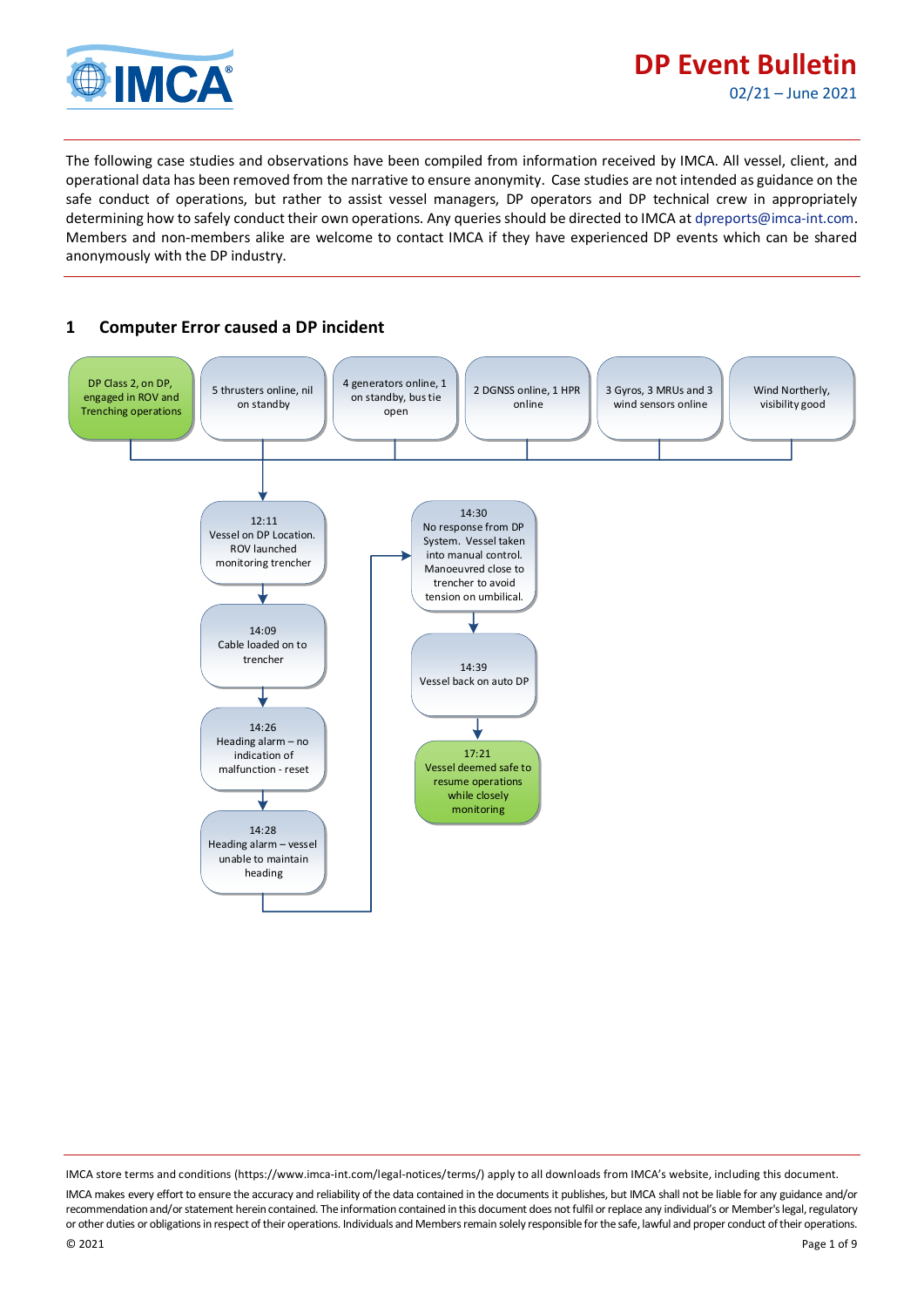### **Comments from the report:**

The vessel engaged the support of the DP system manufacturer for investigation on completion of the operation. The OEM detailed that the DP controller had been corrupted by "non-valid" data received from the Position/Heading change menu on operator station No.1. Attempts to replicate the failure within the OEMs facilities were unsuccessful. The software was therefore modified in a way such that data packets received from position / heading move dialogue function would go through an additional check to avoid the scenario.

### **Considerations of the IMCA Marine DP Committee from the above event:**

- 1. It would be expected that the DP control system manufacturer should issue a service bulletin for all systems and software versions that could be vulnerable to the same single fault. It is also noted that a very similar fault has been experienced by a member company involving the same DP system manufacturer.
- 2. The event report did not highlight the use of activity specific operating guidelines nor any change to DP status during the incident. Although not detailed in the report, the DP committee questioned the use of manual thruster control instead of Independent Joystick mode which may have aided station keeping during investigation works.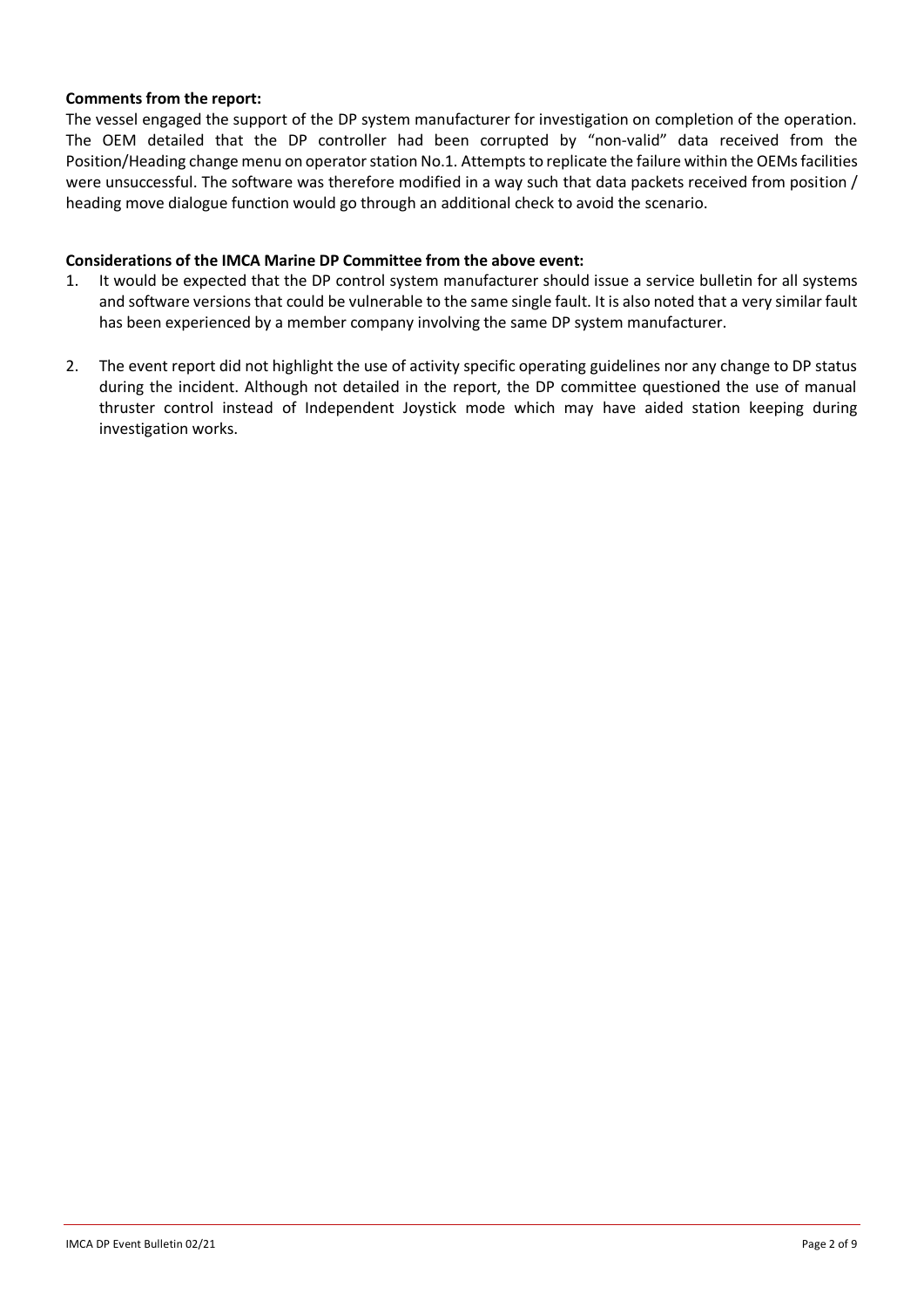## **2 Human Factor caused a DP Undesired Event**



### **Comments from the report:**

The report detailed that there was a "bug" in DP-A station. To resolve the issue DP-A and B as well as MTC stations were stopped at the same time, so to avoid the restarting station copying corrupted information from an online controller affected by the bug. The report highlighted that there had been no regular software updates executed and the equipment was getting older with more frequent reboots while in operation.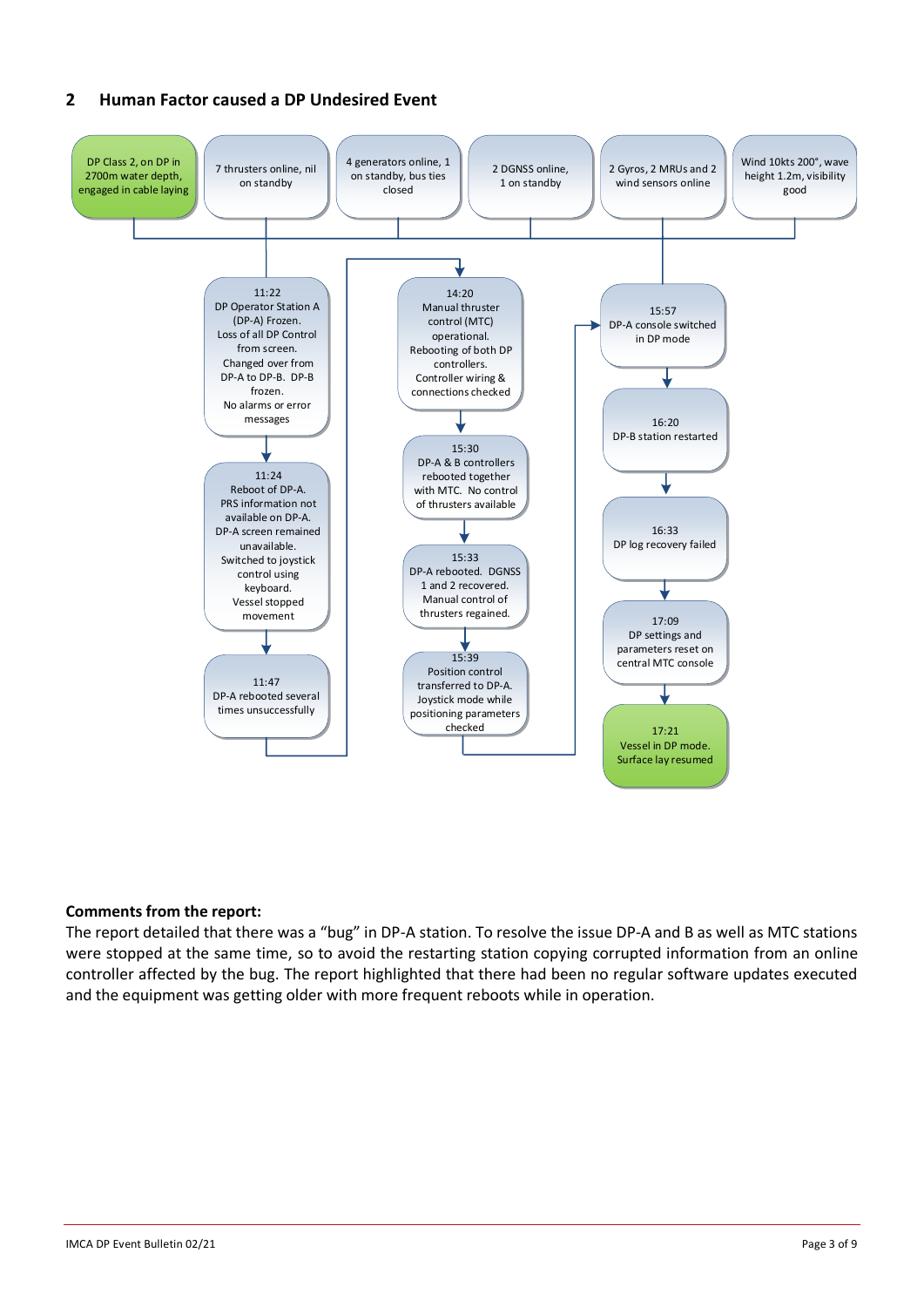## **Considerations of the IMCA Marine DP Committee from the above event:**

This event highlights the need to ensure a robust management of change process around software and software updates. The event report did not highlight the use of activity specific operating guidelines nor any change to DP status during the incident. Although not detailed in the report, the DP committee questioned the use of manual thruster control instead of Independent Joystick mode which may have aided station keeping during investigation works. Although not related to the event the number of references seems inadequate. IMO MSC Circ 645 and IMO MSC.1 Circ 1580 guidance documents state that for DP 2 or 3 operations:

- There is a requirement for 3 sensors serving the same principles when the vessel is fully dependant on these signals (eg, 3 gyros)
- There is a requirement for 3 independent position references simultaneously available during operation based on two different principles.

Again, although not related to the event, the report notes that the vessel operates "closed bus". Reference can be made to IMCA M 166 Guidance on Failure Modes & Effects Analyses (FMEAs) for failure considerations related to closed bus operations.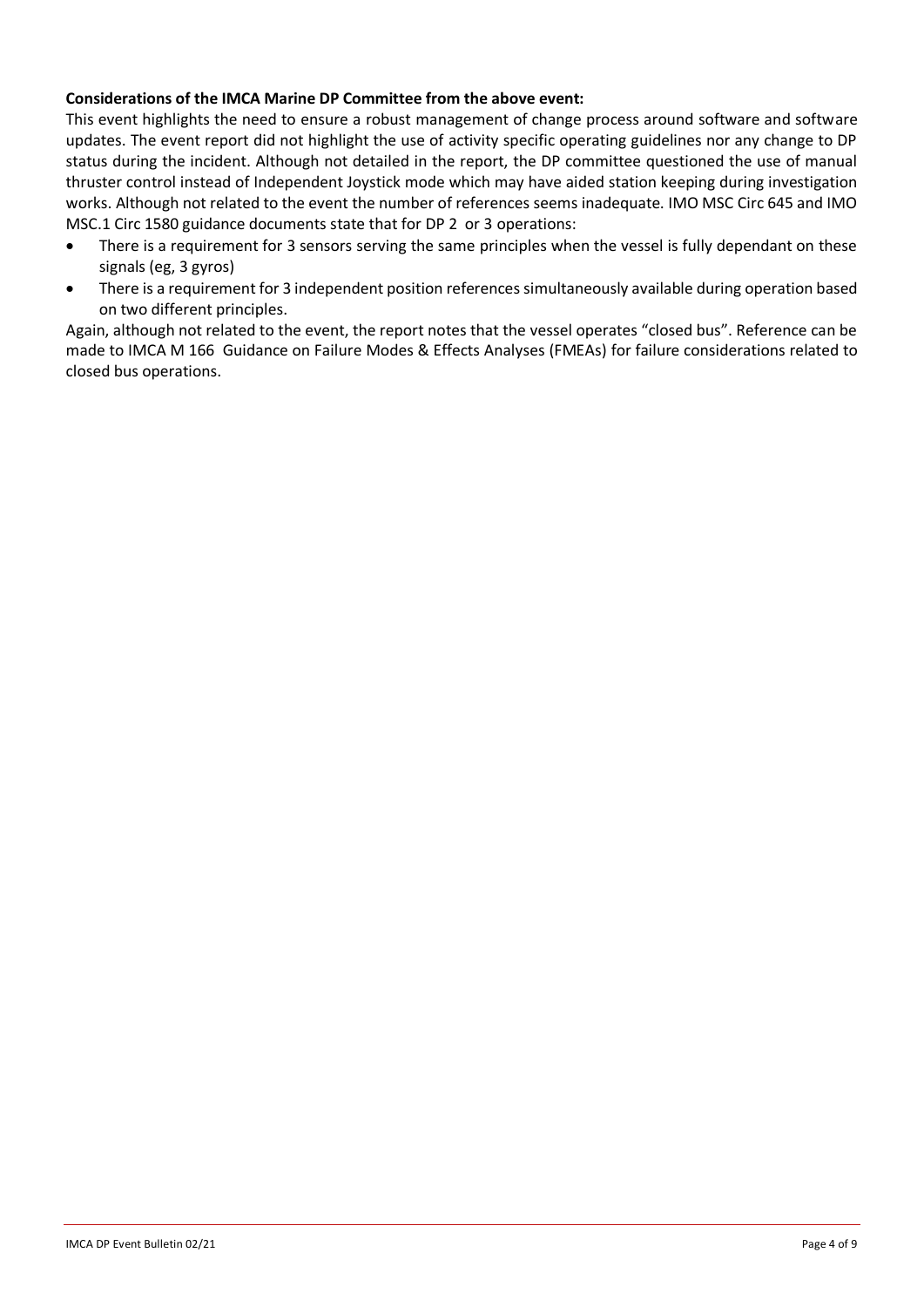# **3 DP2 Service Operations Vessel (SOV) DP Incident**

### **Case narrative**

A DP2 walk to work vessel was operating inside an offshore windfarm manoeuvring into position to permit transfer of people and cargo to a wind turbine by means of a motion compensated gangway system. The DP current at the time of the event was 1.8 knots - 190 degrees and the wind force was 20 knots - 114 degrees. All thrusters were selected online and three of 4 generator were also online, the 4th ready and on standby. There were two separated redundant groups. Two DGNSS, one laser, 3 gyros, 3 VRS and 3 wind sensors were also online. Note that the vessel was equipped with the following additional references:

- Taut wire this was not permitted to be used infield due to placing clump weight on the seabed;
- Acoustic position reference not permitted to be used due to placing equipment on the seabed;
- Microwave reference transponders not installed prior to approach due to the impracticalities associated with high number of wind turbines.

During the handover of the watch, the SDPO took control and commenced with the DP handover checklist. The vessel was stopped in all movements, outside the 50m radius - abeam from the wind turbine. The laser position reference sensor was operating and set on a target, but not yet enabled in DP. The SDPO initiated a 20m move in order to move slowly inside the 50m radius of the turbine. On finalising of the 6 hourly DP handover checklist, the laser position reference was selected to DP. All reference systems were online and were enabled in DP. The laser position reference was set on "auto tilt" and brightness filter at 60%, blanking zones were set.



## **VESSEL APPROACH**

The distance to the tower was 40m when the SDPO commenced a move of the vessel towards the tower in order to get the vessel alongside for walk to work operations. After the move was completed, the SDPO deselected the laser position reference from the DP desk in order to change the laser target. The SDPO changed the selection of the target because it would get obstructed by the railings of the walkway around the turbine when the vessel would move closer. The 'new' selected laser target had a clear sight with the laser position reference transponder/receiver unit. Once the laser signal was stable the SDPO enabled it back in DP. Shortly after, the vessel arrived in final position and the SDPO informed the walk to work management team.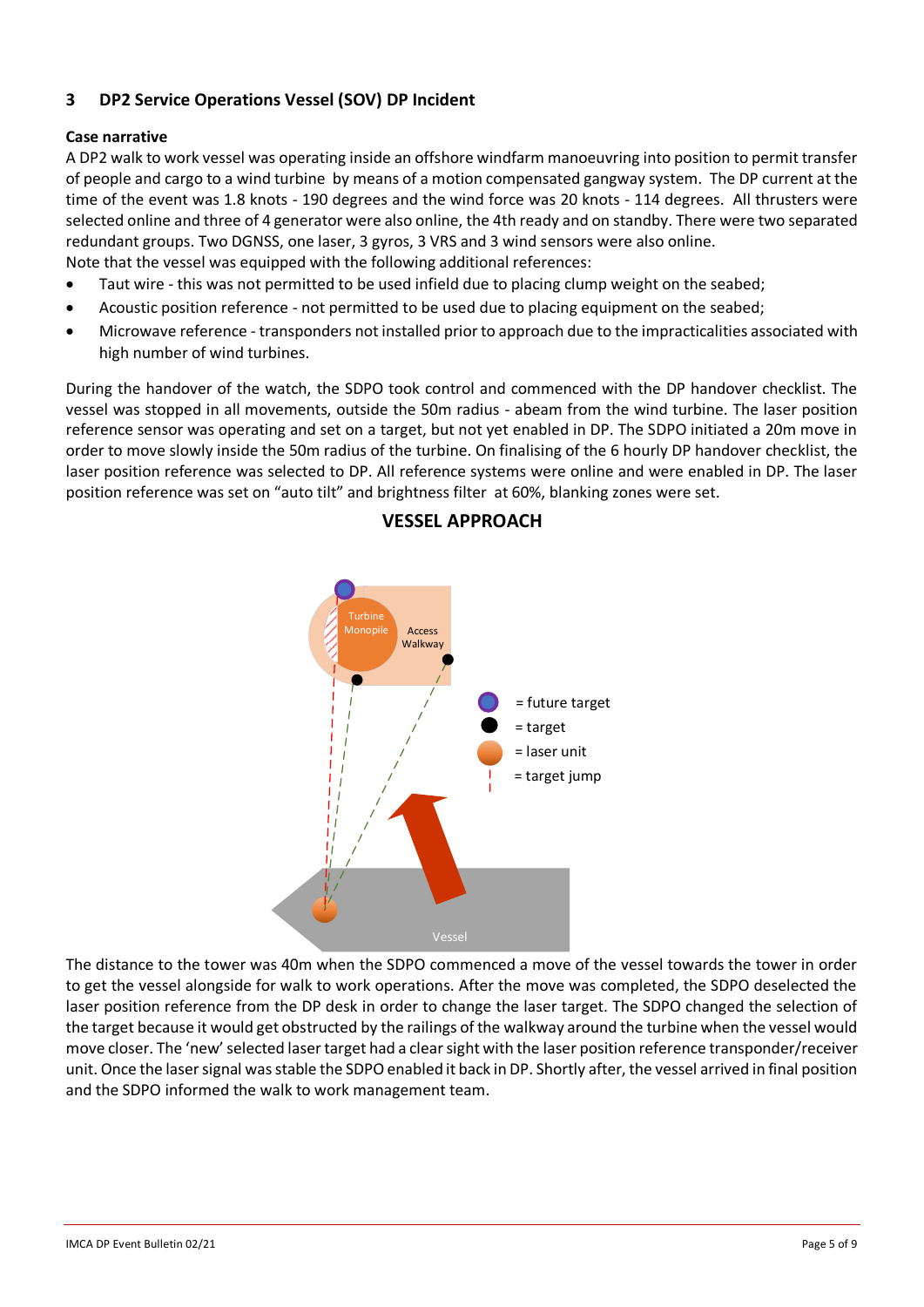# **VESSEL IN FINAL POSITION**



When the SDPO was looking to the reference system main view, he saw that the DGNSS were at the bottom on the edge of the median test line and that the laser reference had disappeared from the view (view range set to 5m). At this time, the DP system alarmed, "Reference prediction error Laser", and, "Reference median deviation laser". The SDPO informed the walk to work management team to standby. As the SDPO could clearly see that both DGNSS were operating well, he disabled the laser reference from DP. As expected the vessel started to accelerate towards the tower and the SDPO deselected the sway axis to stop the movement towards the wind turbine.

The DPO controlled the vessel's speed for sway axis with the joystick and moved 10 meters away from the wind turbine. Sway axis was selected on DP again and an assessment was made in order to use the laser reference again. The blanking zones of the laser reference were slightly adjusted, in order to prevent accidently "jumping" onto false targets. After the laser reference looked stable again, it was enabled on DP and the vessel was moved back in position for walk to work operations. Walk to work operations were completed with no further station keeping issues.

During the station keeping event, the maximum position excursion towards the wind turbine was around 2 meters and heading deviation around 2 degrees.

### **The Lessons:**

- 1. The fast acting response of the crew undoubtedly prevented this event from becoming more significant.
- 2. The planning of the use of position references is of key importance in such an operation where there is a relatively small target area such as a monopile of a wind turbine. The smaller the area, the more challenging the risk of target jumping becomes. The number and placement of targets is of paramount consideration.
- 3. The use of difference sensor technology may have avoided this event. For example, microwave position references.
- 4. The event report did not highlight the use of activity specific operating guidelines nor any change to DP status during the DP event.

**This case study demonstrates the importance of careful selection and planning in the use of position reference sensors and the potential consequences therein.**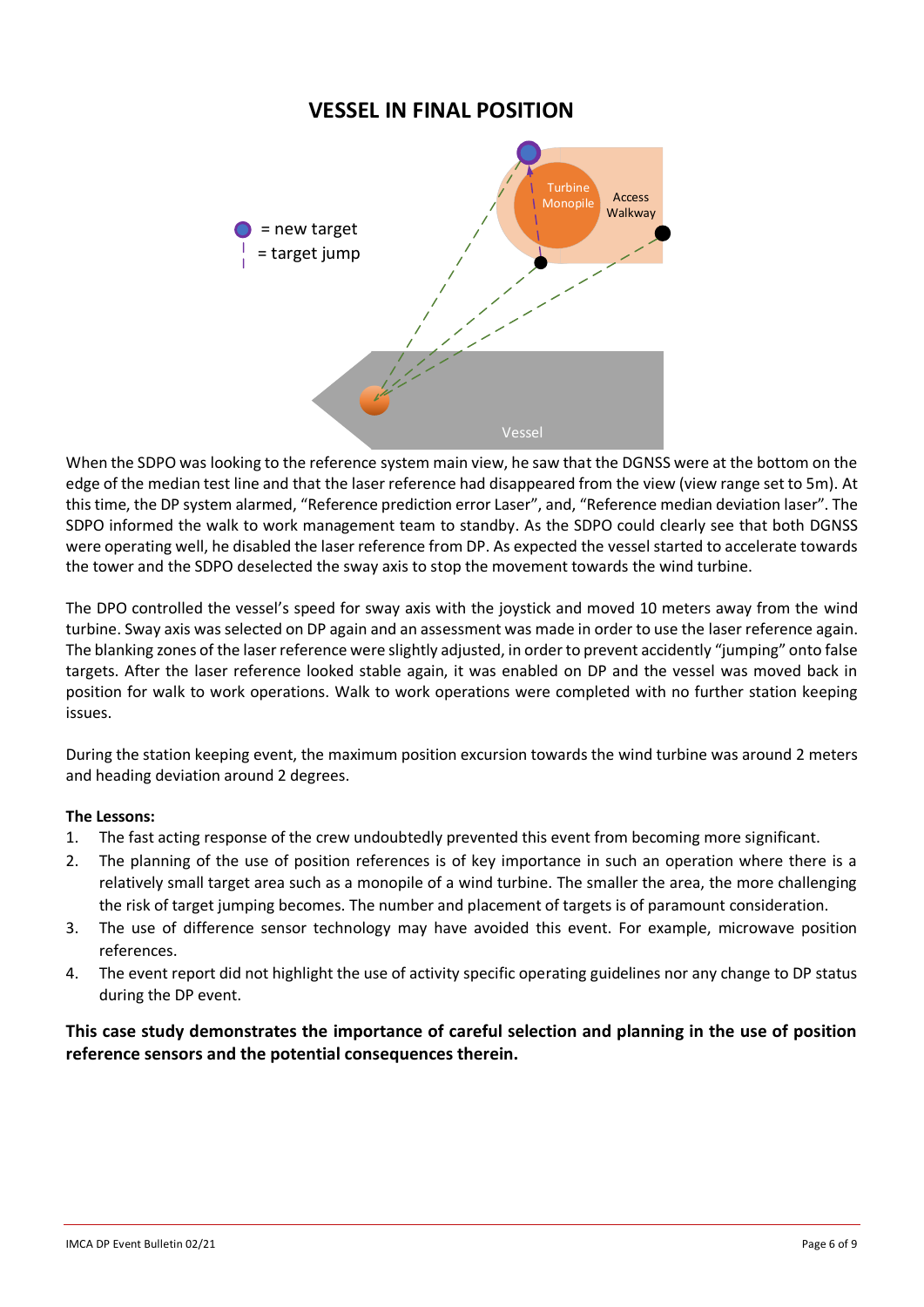## **4 DP Emergency Drill Scenario**

DP emergency drill scenarios are included to assist DP vessel management and DPOs/Engineers and ETOs to conduct DP drills onboard. The intent is that the template can be used on any DP vessel so specific details regarding the technical outcome are not included. The benefit from using this template is to monitor and learn from the human reactions of key DP personnel. It is also important that the crew are familiar with various DP system setups including their failure modes.

|            | <b>EXERCISE SCENARIO</b>             | <b>ACTION REQUIRED DURING A DRIVE OFF FROM POSITION</b>                                                                                                                                                                                                                                                                                                                                                                                                                                                                         |
|------------|--------------------------------------|---------------------------------------------------------------------------------------------------------------------------------------------------------------------------------------------------------------------------------------------------------------------------------------------------------------------------------------------------------------------------------------------------------------------------------------------------------------------------------------------------------------------------------|
| Objective: |                                      |                                                                                                                                                                                                                                                                                                                                                                                                                                                                                                                                 |
|            |                                      | To identify risks and impacts of this occurrence, possibilities to reduce that risk and suitable actions to be<br>taken if such an occurrence happened.                                                                                                                                                                                                                                                                                                                                                                         |
| Method:    |                                      |                                                                                                                                                                                                                                                                                                                                                                                                                                                                                                                                 |
|            |                                      | With the vessel in full auto DP control; power plant configured according to the vessel's DP operations<br>Manual (and respective decision support tool); all other vessel equipment and systems including position<br>& heading references set up in accordance with applicable DP checklists:                                                                                                                                                                                                                                 |
|            |                                      | 1. Vessel in a safe location. Simulated location and activities agreed and communicated to all participants.                                                                                                                                                                                                                                                                                                                                                                                                                    |
|            |                                      | 2. This scenario can be accomplished by initiating a large position move while in auto position at a high<br>speed. Once the vessel has developed headway the DPO should demonstrate both bringing the vessel<br>under control and moving the vessel away from danger using the IJS or DP Joystick or the Manual<br>controls. Another option could be to take a thruster to local control at the thruster room and generate<br>maximum thrust i.e., by operating the CPP pitch control valve or manually controlling the drive. |
|            |                                      | 3. Check that appropriate alarms are generated and that DP equipment temperatures and functions are<br>within acceptable/ normal limits.                                                                                                                                                                                                                                                                                                                                                                                        |
|            |                                      | 4. Check the vessel DP crew ability to manage the situation in a controlled manner.                                                                                                                                                                                                                                                                                                                                                                                                                                             |
|            |                                      | 5. Discuss the results and determine how the risks could be mitigated / managed.                                                                                                                                                                                                                                                                                                                                                                                                                                                |
|            |                                      | Prior to executing, discuss the expected results:                                                                                                                                                                                                                                                                                                                                                                                                                                                                               |
|            |                                      | Is the methodology appropriate to gain the best outcome of the exercise?                                                                                                                                                                                                                                                                                                                                                                                                                                                        |
|            |                                      | Who will be involved with the exercise and what roles will individuals have?                                                                                                                                                                                                                                                                                                                                                                                                                                                    |
|            |                                      | What equipment will be impacted / lost?                                                                                                                                                                                                                                                                                                                                                                                                                                                                                         |
|            |                                      | What are the risks of the exercise?                                                                                                                                                                                                                                                                                                                                                                                                                                                                                             |
|            |                                      | Is the exercise scenario appropriately documented?                                                                                                                                                                                                                                                                                                                                                                                                                                                                              |
|            |                                      | What will be the communication channels during the exercise?                                                                                                                                                                                                                                                                                                                                                                                                                                                                    |
|            | exercise?                            | Who will observe and accurately record exercise data including the DP system configuration pre                                                                                                                                                                                                                                                                                                                                                                                                                                  |
|            |                                      | What is the anticipated loss of position?                                                                                                                                                                                                                                                                                                                                                                                                                                                                                       |
|            |                                      | Are there any secondary failures expected, for example, mission equipment?                                                                                                                                                                                                                                                                                                                                                                                                                                                      |
|            | <b>Observations During Exercise:</b> |                                                                                                                                                                                                                                                                                                                                                                                                                                                                                                                                 |
| 1.         |                                      | Is the DP emergency drill procedure being followed?                                                                                                                                                                                                                                                                                                                                                                                                                                                                             |
| 2.         |                                      | Is the equipment performing / reacting as expected?                                                                                                                                                                                                                                                                                                                                                                                                                                                                             |
| 3.         | duties?                              | Are those individuals directly involved in the exercise reacting appropriately given their assigned                                                                                                                                                                                                                                                                                                                                                                                                                             |
| 4.         |                                      | Are those individuals indirectly involved reacting in an appropriate manner?                                                                                                                                                                                                                                                                                                                                                                                                                                                    |
| 5.         |                                      | Is the degree of participation and diligence as expected?                                                                                                                                                                                                                                                                                                                                                                                                                                                                       |

6. What is the actual loss of position?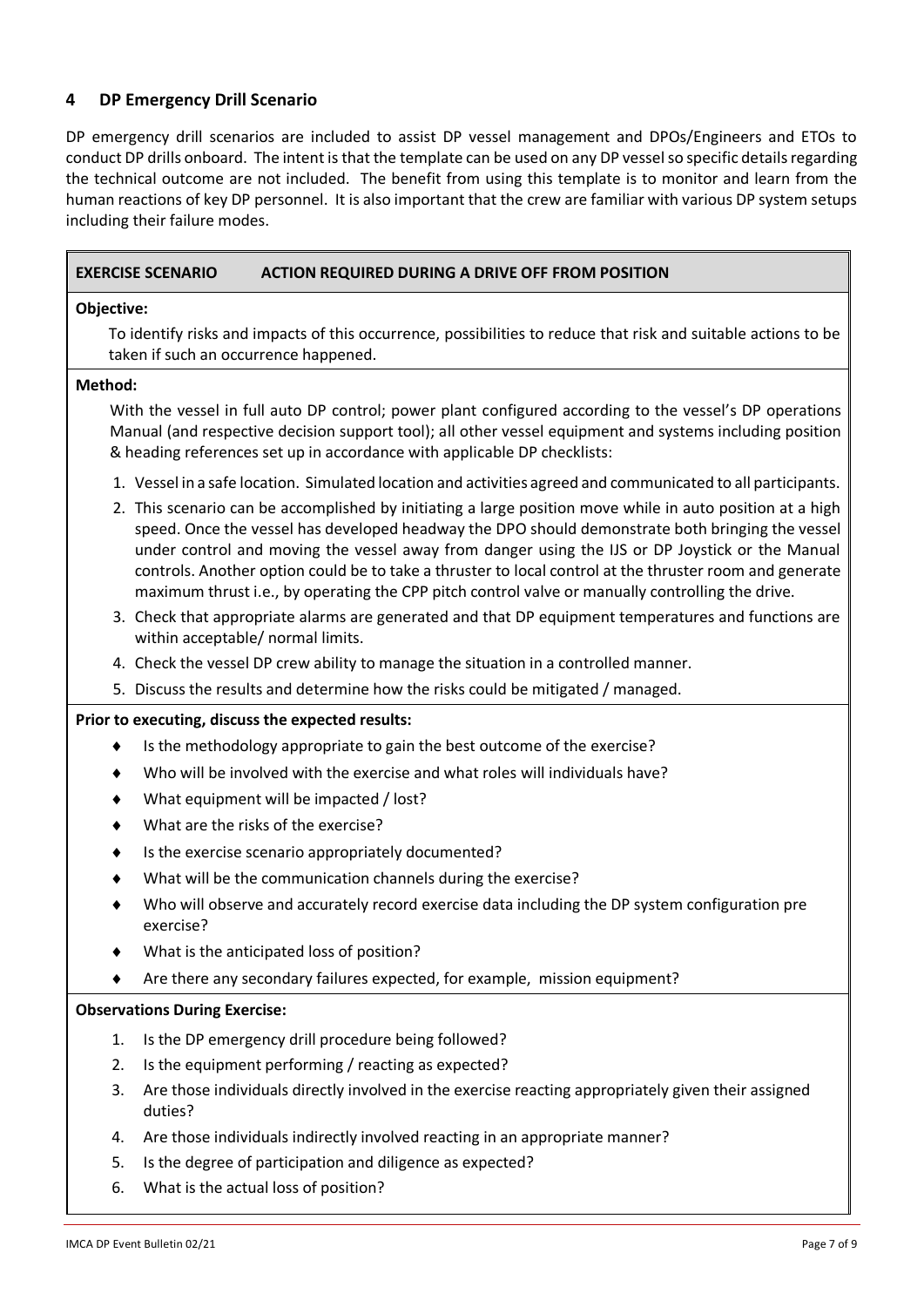## **EXERCISE SCENARIO ACTION REQUIRED DURING A DRIVE OFF FROM POSITION**

7. What is the duration from commencement to concluding a safe outcome for the vessel?

8. Was the communication effective during the drill?

### **Actual results witnessed:**

#### EXAMPLE:

The vessel maintained accurate station keeping with remaining online equipment.

The DP system reacted well maintaining station keeping as did the crew's reaction and response to the failure….

The vessel DP system regained control returning to original position.

### **Discussion Points (Post exercise):**

Human Factors

- What are the potential risks due to "multi-tasking" during DP operations that may directly lead to the scenario outlined during this drill? (Examples include managing / monitoring deck operations, radio traffic, etc.)
- What are the potential risks due to distractions in the workspace (i.e., Bridge, Engine Room) that may directly lead to the scenario outlined during this drill? (Examples include routine maintenance procedures, social media, personnel interactions, etc.)
- Discuss the alternative actions/reactions that may occur in response to a similar scenario. Are there multiple paths to a successful resolution or is there a preferred solution? Why?
- Following a review of the simulated exercise and the vessel and crew's reaction, what different operator (Bridge and/or ECR) reaction(s) might be warranted if faced with a similar situation during operation?

Review of DPO and other key DP personnel reaction

 What potential gaps in the existing DP Familiarisation program have been highlighted as a result of the exercise?

What changes/revisions should be considered for the training and familiarisation procedures?

Review the applicable checklists (ASOG CAM/TAM/DP operations Manual/bridge and engine room checklists/ FMEA/DP Annual Trials programmes/etc.)

- What additional necessary actions and considerations should be addressed?
- What potential changes should be made to make the checklists more appropriate?
- What additional necessary operating conditions and parameters should be considered?
- What potential changes should be considered to make Decision Support Tools more applicable to the vessel and her equipment?
- How would these changes improve/affect the vessel's capabilities and limitations?

#### **Conclusion:**

Based on the results of the exercise and related discussions before and after, any suggestions for follow up including any corrective actions deemed appropriate should be accurately detailed and managed to close out. Handling of vessel in the correct manner requires knowledge of the DP specific equipment, how the DP system reacts to scenarios and their respective alarms and the human intervention required if necessary to ensure station keeping. Items to consider include:

- a. Appreciation of the potential to stop a thruster in emergency cases using the emergency stops
- b. How quickly would it be determined that this scenario constituted a "red" situation within the ASOG